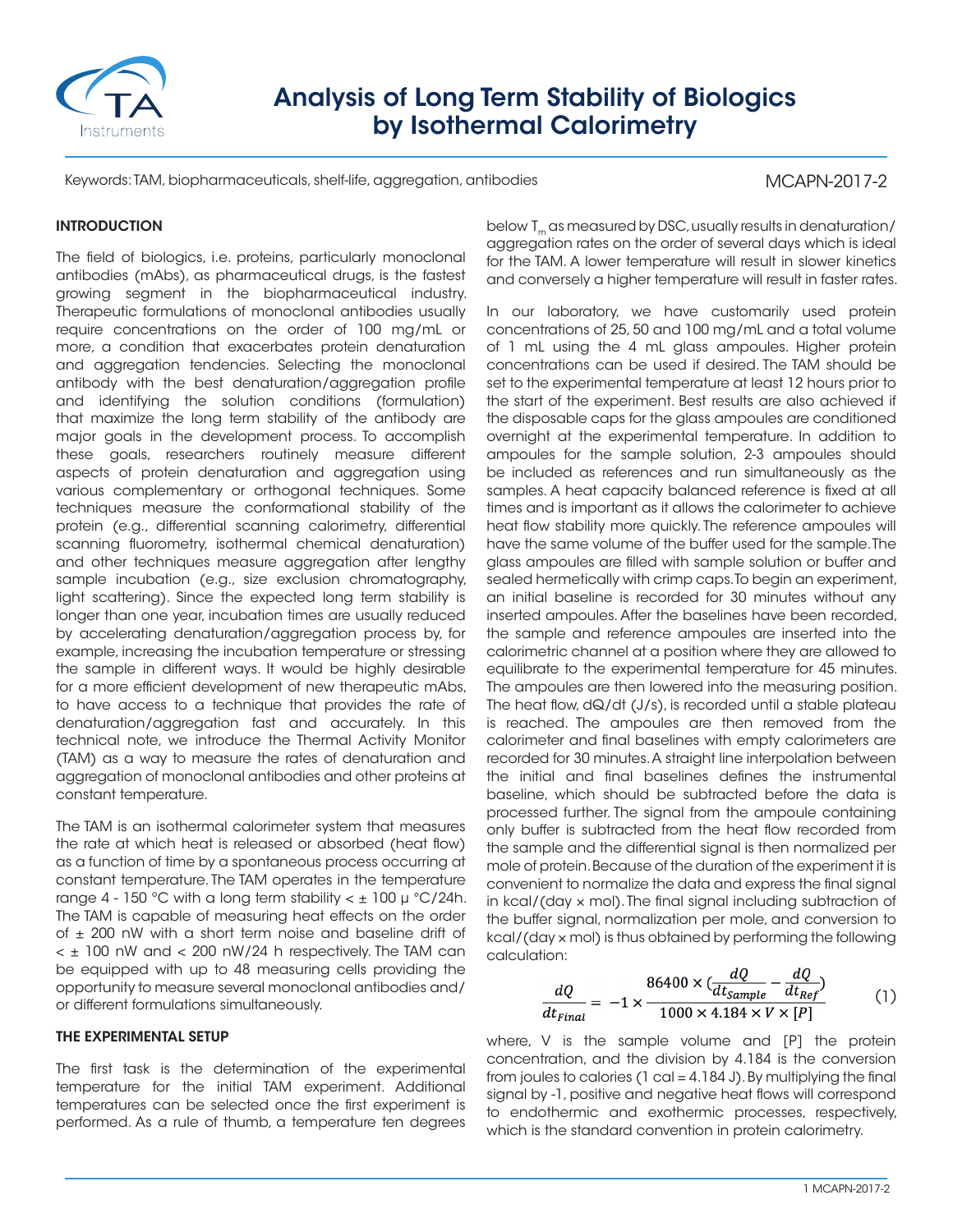#### DENATURATION/AGGREGATION OF MONOCLONAL ANTIBODIES

Monoclonal antibodies and other proteins undergo irreversible denaturation that is usually coupled to aggregation and precipitation. Irreversible denaturation, as discussed in several publications by Sanchez-Ruiz and collaborators [1,2] is a kinetically controlled process. Figure 1 schematically depicts a protein undergoing denaturation (unfolding) followed by aggregation. It must be noted that denaturation does not need to be complete as aggregates may originate from partially denatured conformations.



*Figure 1. Schematic diagram showing two different scenarios for*  protein denaturation coupled to aggregation. In the top panel, the rate of denaturation or partial denaturation is faster than the rate of *aggregation resulting in two separated and observable reactions. If the rate of aggregation is much faster than the rate of denaturation, the two reaction collapse into a single transition characterized by a single apparent rate constant.*

If  $k_{\text{gas}} >> k_{\text{u}}$ , denaturation is the rate limiting step and the two processes will be observed simultaneously and characterized by a single apparent rate constant. If, on the other hand,  $k_{u}$  >  $k_{agg}$  denaturation will precede aggregation by a time difference that depends on the magnitudes of  $k_{u}$  and  $k_{\text{max}}$ . The general equation describing the normalized heat flow for the reactions in Figure 1 is [3]:

$$
q = k_u \Delta H_u e^{-k_u t} + k_{agg} Q_{agg} e^{-k_{agg} t} + k_u Q_{agg} e^{-k_u t} - (k_u + k_{agg}) Q_{agg} e^{-(k_u + k_{agg})t}
$$
\n<sup>(2)</sup>

If  $k_{agg}$  >>  $k_{u}$  the two processes occur at once and becomes characterized by a single apparent rate constant. In this case, the total heat is the sum of the unfolding and aggregation heats and equation 1 reduces to:

$$
q = k_u \left(\Delta H_u + Q_{agg}\right) e^{-k_u t} = k Q_{total} e^{-kt} \tag{3}
$$

Figure 2 shows a typical experiment for a test system protein that denatures and then aggregates (hen egg white lysozyme at pH 9.0) corresponding to the situation in which  $k_{u} > k_{\text{a}qq}$ . In this experiment the initial heat flow is endothermic as expected for protein denaturation which occur soon after the sample is introduced into the TAM. As shown in the figure, the initial endothermic heat flow does not decay to zero but becomes exothermic as expected for protein aggregation/ precipitation. The exothermic heat flow slowly decreases and after a couple of days the signal approaches zero.

Analysis of the experiments shown in Figure 2 in terms of equation 2 indicates that the denaturation step is characterized by  $k_{\text{u}} = 2.82 \pm 0.01$  days<sup>-1</sup> and the aggregation/ precipitation step by  $k_{\text{qqq}} = 0.867 \pm 0.004 \text{ days}^1$ .



*Figure 2. Heat flow associated with the denaturation and subsequent aggregation of hen egg white lysozyme at 59 ºC at pH9.0. The red and blue curves correspond to two different samples in two separate instrument channels and demonstrate the reproducibility of the instrument.*

Figure 3 shows a typical experiment for a monoclonal antibody (mAb) that denatures and aggregates simultaneously, corresponding to the situation in which  $k_{\text{qqq}}$  $\Rightarrow$  k<sub>u</sub>. As observed in the figure, in this case the heat flow shows a monophasic behavior, it is always endothermic and decays mono-exponentially until it reaches zero in about four days. It must be noted that, if the aggregation/precipitation heat (exothermic) is much larger than the denaturation heat (endothermic) the net heat flow will be exothermic. The data in Figure 3 is well accounted for by a single exponential characterized by  $k = 1.82 \pm 0.01$  days<sup>-1</sup>.



*Figure 3. Heat flow (experimental data and fit) associated with the denaturation and aggregation of a monoclonal antibody at 100 mg/mL and 60 ºC. As shown in the graph, the experimental data is well accounted for by a single exponential function.*